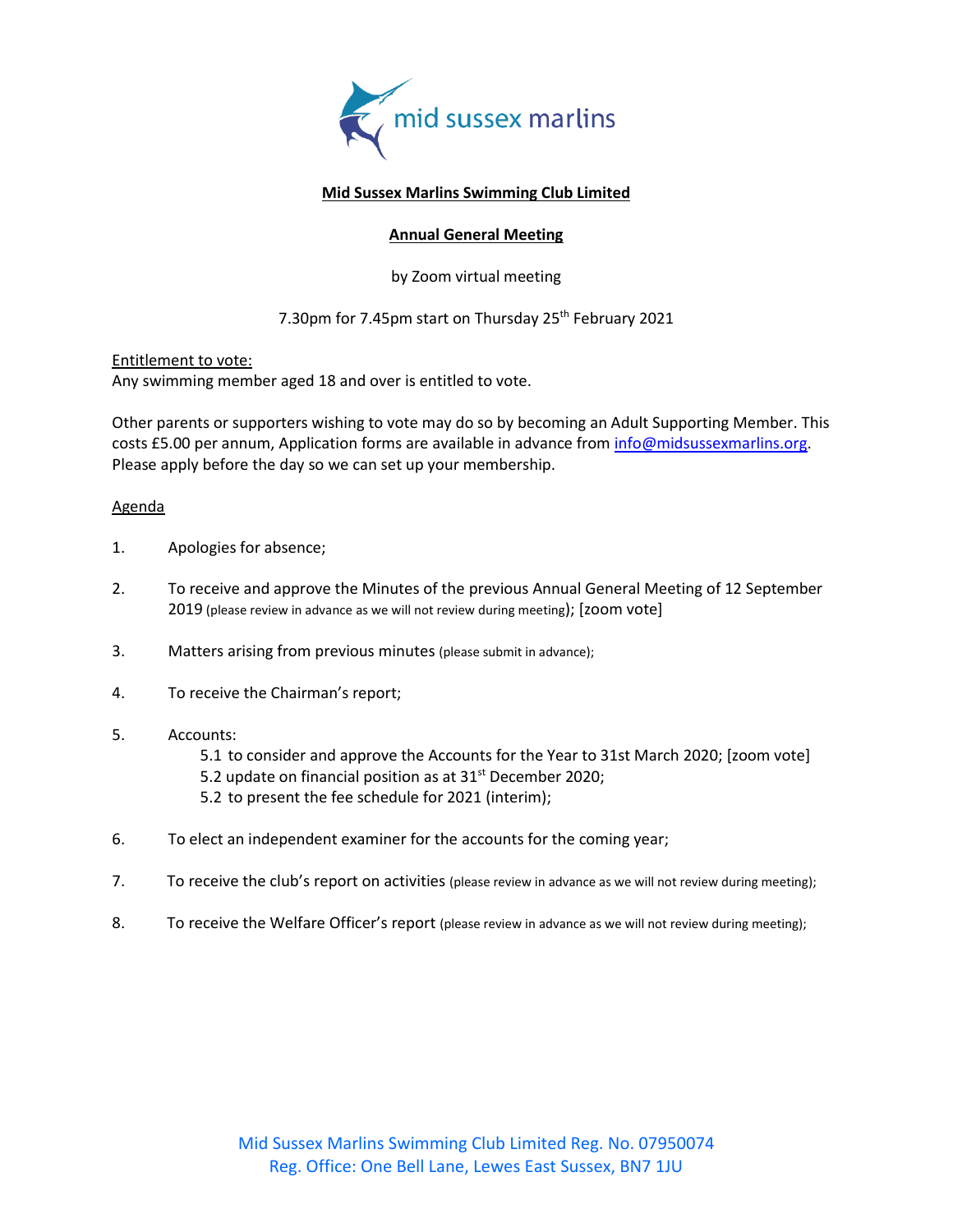

- 9. To elect Directors & officers for 2020/21 (nine positions available)
	- (1) Existing officers continuing in post:
		- (a) Les Hawkey (Chair)
		- (b) Sarah Davison
		- (c) Tom Forcier
		- (d) Leigh Marshall
	- (2) Existing officers standing for re- election;
		- (a) Andrew Barns 3 year term expiring (Proposed Sarah Johnson, Seconded Les Hawkey)
	- (3) Retiring officers;
		- (a) Mark Salway
		- (b) Howard Stone
		- (c) Sarah Johnson (Treasurer)
		- (d) Vacant position
	- (4) New officers standing for election;
		- (a) Ankit Koomar Treasurer (Proposed Sarah Johnson, Seconded Les Hawkey)
		- (b) Graeme Edwards Director (Proposed Bev Shaw, Seconded Emma Goodhew)
		- (c) Paul Johnson Director (Proposed Bev Shaw, Seconded Emma Goodhew)
		- (d) Kevin Symonds Director (Proposed Claire King, Seconded Emma Symonds)
		- (e) Suzy Parvin Director (Proposed Stuart Ward, Seconded Martin Parvin)
		- (f) Gavin O'Mally-Richardson Director (Proposed Jen Abrams, Seconded Graeme Edwards)
	- (5) Vote to elect officers five vacancies (Treasurer plus 4x Directors) [2 x zoom vote]
- 10. To consider any Proposals items received;
	- (a) Proposal from Emma Goodhew [zoom vote]
	- (b) Proposal from Polly Topping [zoom vote]
- 11. To present the Morgan Trophy;
- 12. Any Other Business.